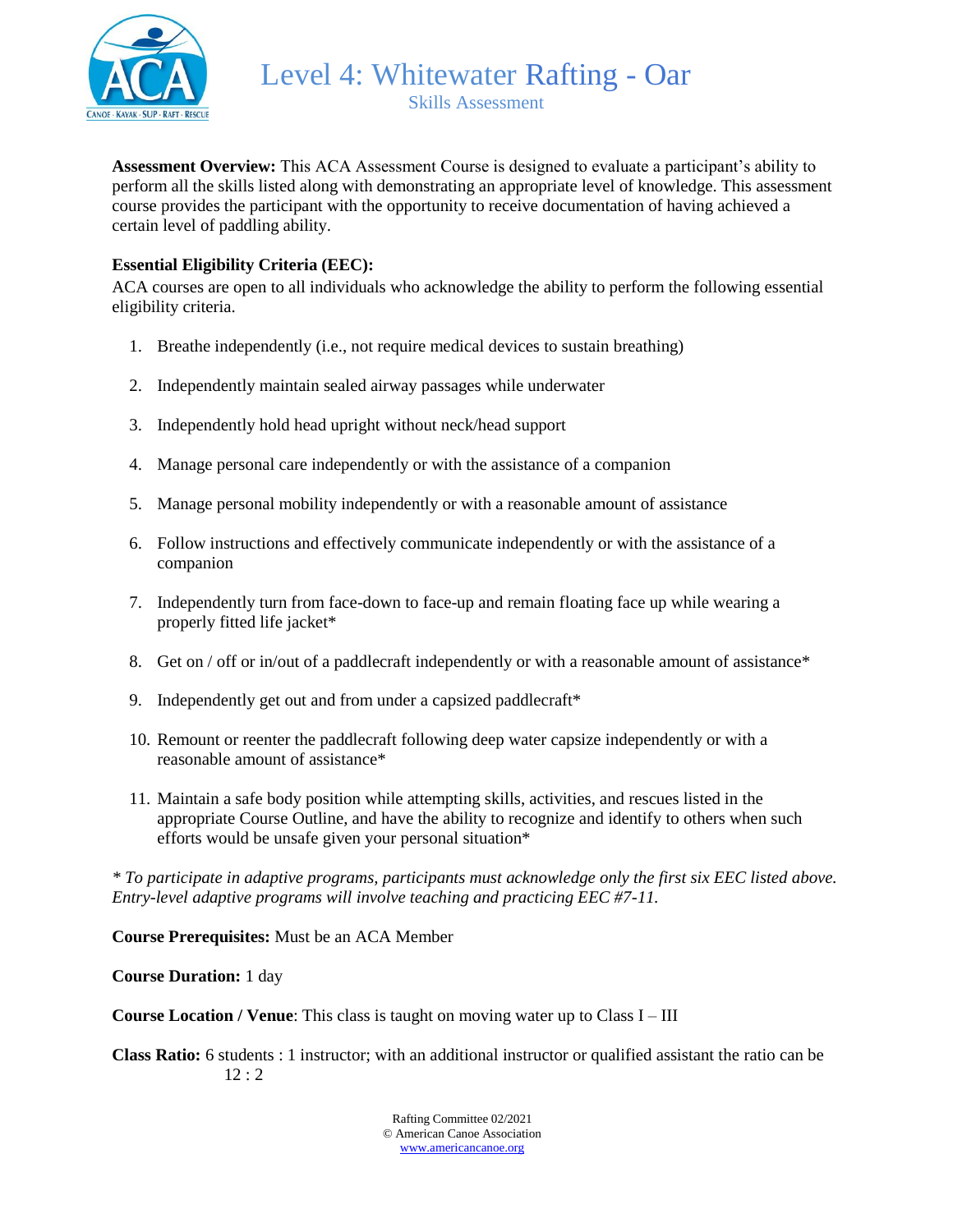

Skills Assessment

### **Assessor:** Level 4: Whitewater Rafting - Oar Instructor (or higher)

#### **Succeeding Courses**:

Level 4: Whitewater Rafting - Paddle Skills Assessment

Level 5: Advanced Whitewater Rafting - Oar Skills Assessment

Level 5: Advanced Whitewater Rafting - Paddle Skills Assessment

The sequence of assessment should be adjusted to best fit the participant's needs, class location and time allowance.

### **Introduction, Expectations, & Logistics:**

- Welcome, introductions, paperwork
- $\bullet$  Student & instructor course expectations and limitations
- Explain the assessment procedure
- Course itinerary  $&$  site logistics
- Review waiver, assumption of risk, challenge by choice, medical disclosure
- About the ACA
- PFD policy (always wear on the water)
- Appropriate personal behavior
- No alcohol/substance abuse
- Proper etiquette on  $&$  off the water
- Respect private property
- Practice Leave No Trace ethics

### **Conclusion & Wrap Up:**

- Group debrief / Individual feedback
- Course limitations
- Importance of First Aid & CPR
- Importance of additional instruction, practice, experience
- Importance of an appropriate level of safety & rescue training
- Life sport / Paddling options
- Local paddling groups / Clubs
- Handouts / Reference materials
- ACA Membership forms
- Course evaluation
- Temporary Assessment cards (if applicable)

Rafting Committee 02/2021 © American Canoe Association [www.americancanoe.org](http://www.americancanoe.org/)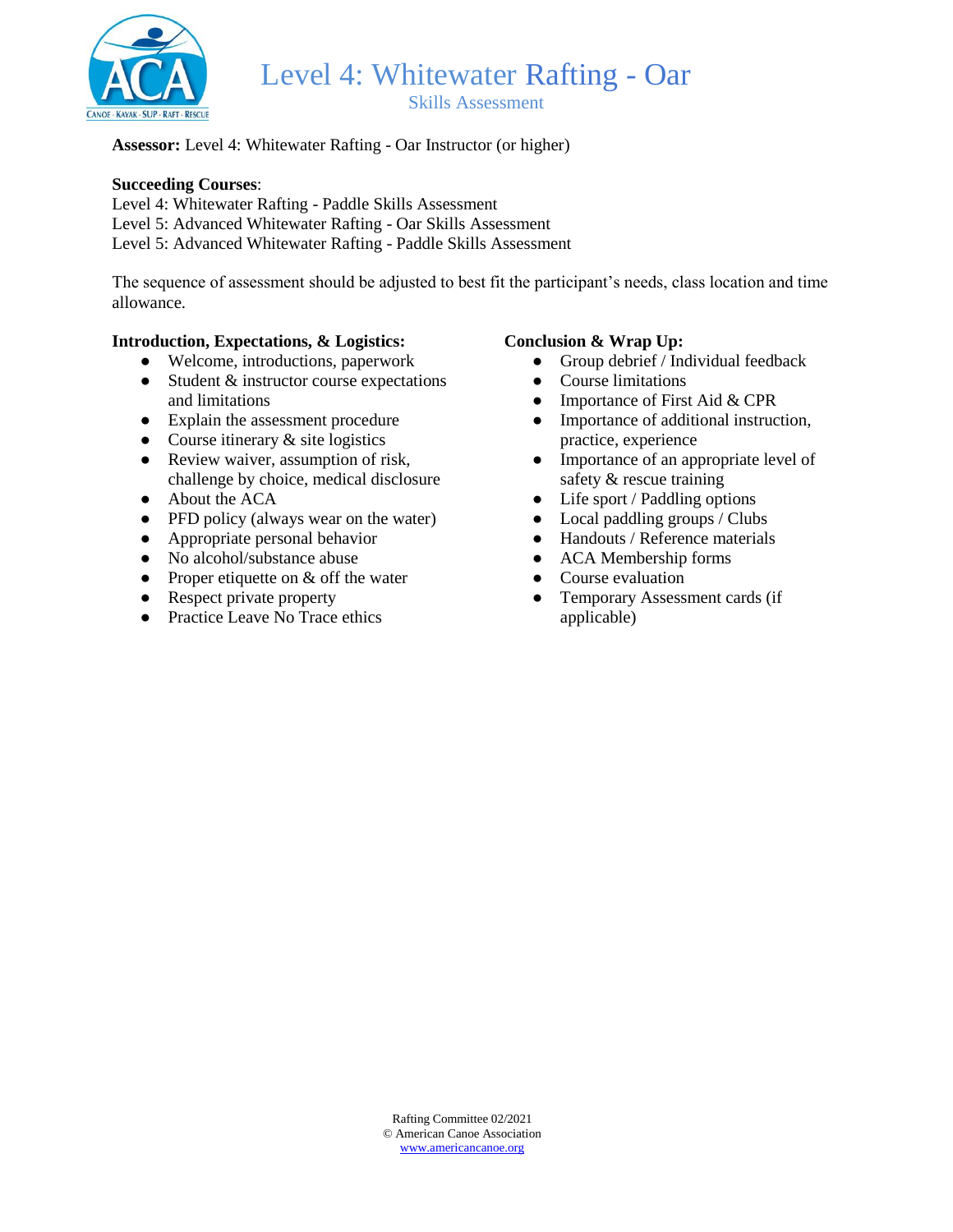

Skills Assessment

| Participant:               | ACA # | <b>Date:</b> |
|----------------------------|-------|--------------|
| <b>Location and venue:</b> |       |              |

*Rating: P- Passing N - Needs more practice DNO - Did Not Observe*

Participants must be able to perform all strokes, maneuvers, rescues, and skills in the appropriate venue. In addition, the participant must demonstrate the appropriate level of knowledge for this skill assessment level.

| <b>STROKES &amp; MANEUVERS:</b>                 |            | <b>COMMENTS</b> |
|-------------------------------------------------|------------|-----------------|
| Note- All Strokes must be performed in an oar   | P/N        |                 |
| raft in flat up to class III water setting as   | <b>DNO</b> |                 |
| appropriate. The participant should be able to: |            |                 |
| Demonstrate efficient forward rowing 50         |            |                 |
| yards in a reasonably straight line             |            |                 |
| Stop the raft from a good speed, forward        |            |                 |
| and reverse                                     |            |                 |
| Demonstrate efficient back rowing 50            |            |                 |
| yards in a reasonably straight line             |            |                 |
| Rotate the raft $360^\circ$ on the spot using   |            |                 |
| single and double oar techniques                |            |                 |
| Turn the raft while underway maintaining        |            |                 |
| speed                                           |            |                 |
| Row the raft in a figure 8 pattern, forward     |            |                 |
| and backward, maintaining speed                 |            |                 |
| throughout pattern                              |            |                 |
| Catch relatively small eddy class II-III        |            |                 |
| water                                           |            |                 |
| Maintain position in an eddy in class II-III    |            |                 |
| water                                           |            |                 |
| Demonstrate the ability to surf, maintaining    |            |                 |
| proper body position, and explain when          |            |                 |
| surfing is appropriate                          |            |                 |
| Demonstrate efficient catch, power &            |            |                 |
| recovery phases of oar strokes while            |            |                 |
| maintaining proper body position in class       |            |                 |
| II-III water                                    |            |                 |
| Demonstrate experience and reasonable           |            |                 |
| endurance of rowing on relatively regular       |            |                 |
| class II-III water                              |            |                 |
| Demonstrate ability to correct, change,         |            |                 |
| hold ferry angle and obtain raft angle while    |            |                 |
| in class II-III water                           |            |                 |
| Demonstrate ability to blend rowing             |            |                 |
| strokes in class II-III water                   |            |                 |
| Demonstrate consistency in shipping oars        |            |                 |
| properly (not pulling in)                       |            |                 |

Rafting Committee 02/2021 © American Canoe Association [www.americancanoe.org](http://www.americancanoe.org/)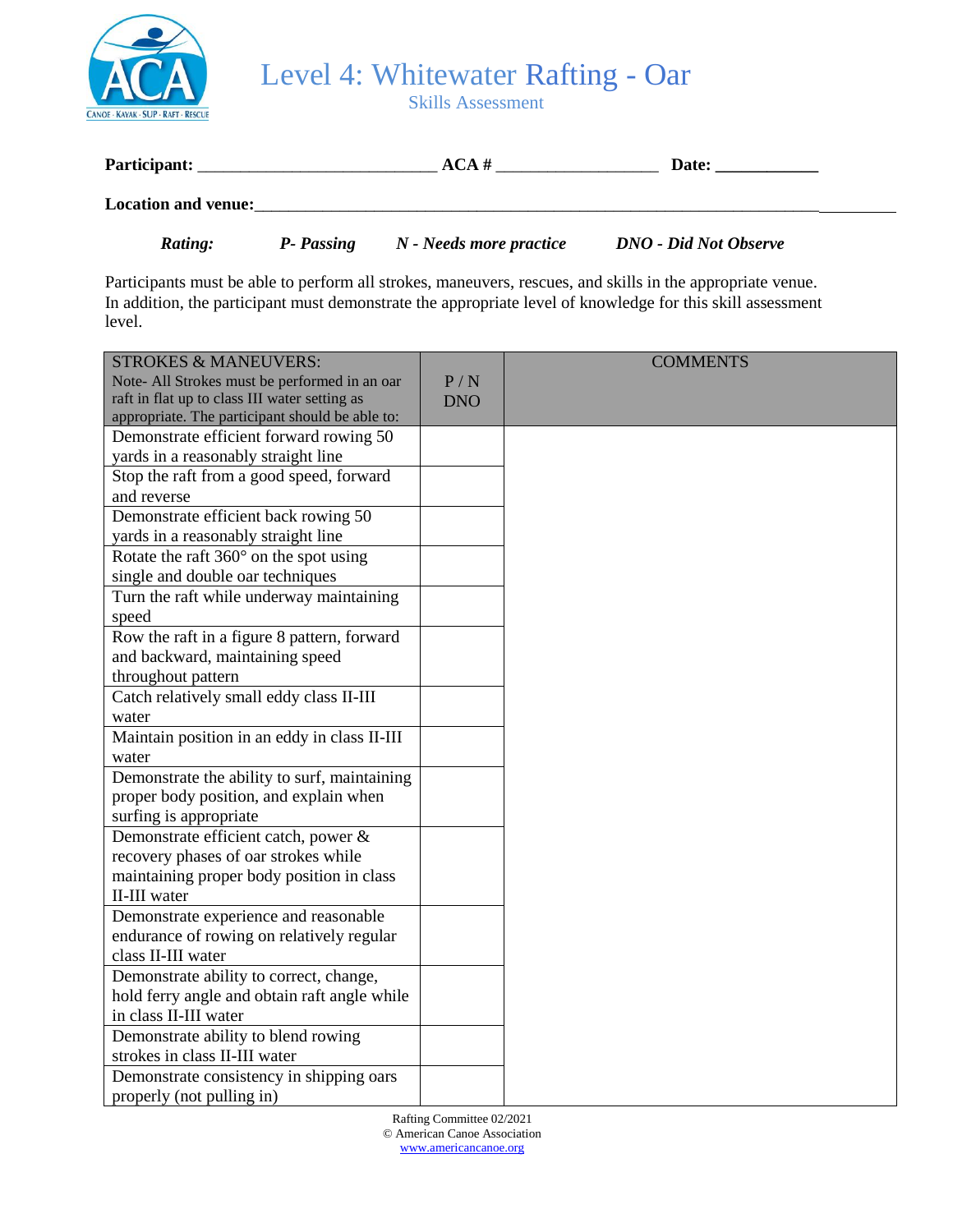

Skills Assessment

| <b>SAFETY and RESCUE</b>                     | P/N        | <b>COMMENTS</b> |
|----------------------------------------------|------------|-----------------|
| The participant should be able to:           | <b>DNO</b> |                 |
| Explain the effects of cold water shock      |            |                 |
| Explain the effects of hypo/hyperthermia     |            |                 |
| Demonstrate an empty raft flip recovery in   |            |                 |
| class II-III water                           |            |                 |
| Demonstrate an understanding of loaded       |            |                 |
| raft flip recovery                           |            |                 |
| Bulldoze raft to shore in class II-III Water |            |                 |
| Demonstrate high side commands and           |            |                 |
| technique in class II-III                    |            |                 |
| Demonstrate an understanding of how to       |            |                 |
| unpin a raft                                 |            |                 |
| Demonstrate an understanding of              |            |                 |
| appropriate rescue equipment, including      |            |                 |
| safe use of ropes in a whitewater            |            |                 |
| environment                                  |            |                 |
| Demonstrate proficiency in swimming in       |            |                 |
| class II-III whitewater                      |            |                 |
| Have the ability to recognize holes, avoid   |            |                 |
| when necessary, and have knowledge of        |            |                 |
| swim through techniques.                     |            |                 |
| Load and unload passengers and self in and   |            |                 |
| out of the boat in a safe manner.            |            |                 |

| <b>HAZARD EVALUATION AND</b><br><b>JUDGMENT</b><br>The participant should be able to:                                                                                                                                      | P/N<br><b>DNO</b> | <b>COMMENTS</b> |
|----------------------------------------------------------------------------------------------------------------------------------------------------------------------------------------------------------------------------|-------------------|-----------------|
| Demonstrate <i>awareness</i> of and <i>ability</i> to<br>manage objective hazards (e.g. strainers,<br>foot entrapment)                                                                                                     |                   |                 |
| Demonstrate <i>awareness</i> of subjective<br>hazards (e.g. human factors and perceived<br>risk)                                                                                                                           |                   |                 |
| Demonstrate <i>awareness</i> of group<br>organization and communication while on<br>the river                                                                                                                              |                   |                 |
| Scout class II-III rapids and assess all of<br>the following<br><b>Objective Hazards</b><br>Various lines to navigate rapid<br>Potential consequences if lines are<br>missed<br>Options for setting safety and<br>swimmers |                   |                 |
| Demonstrate an ability to choose and<br>execute a plan to run Class II-III rapids                                                                                                                                          |                   |                 |